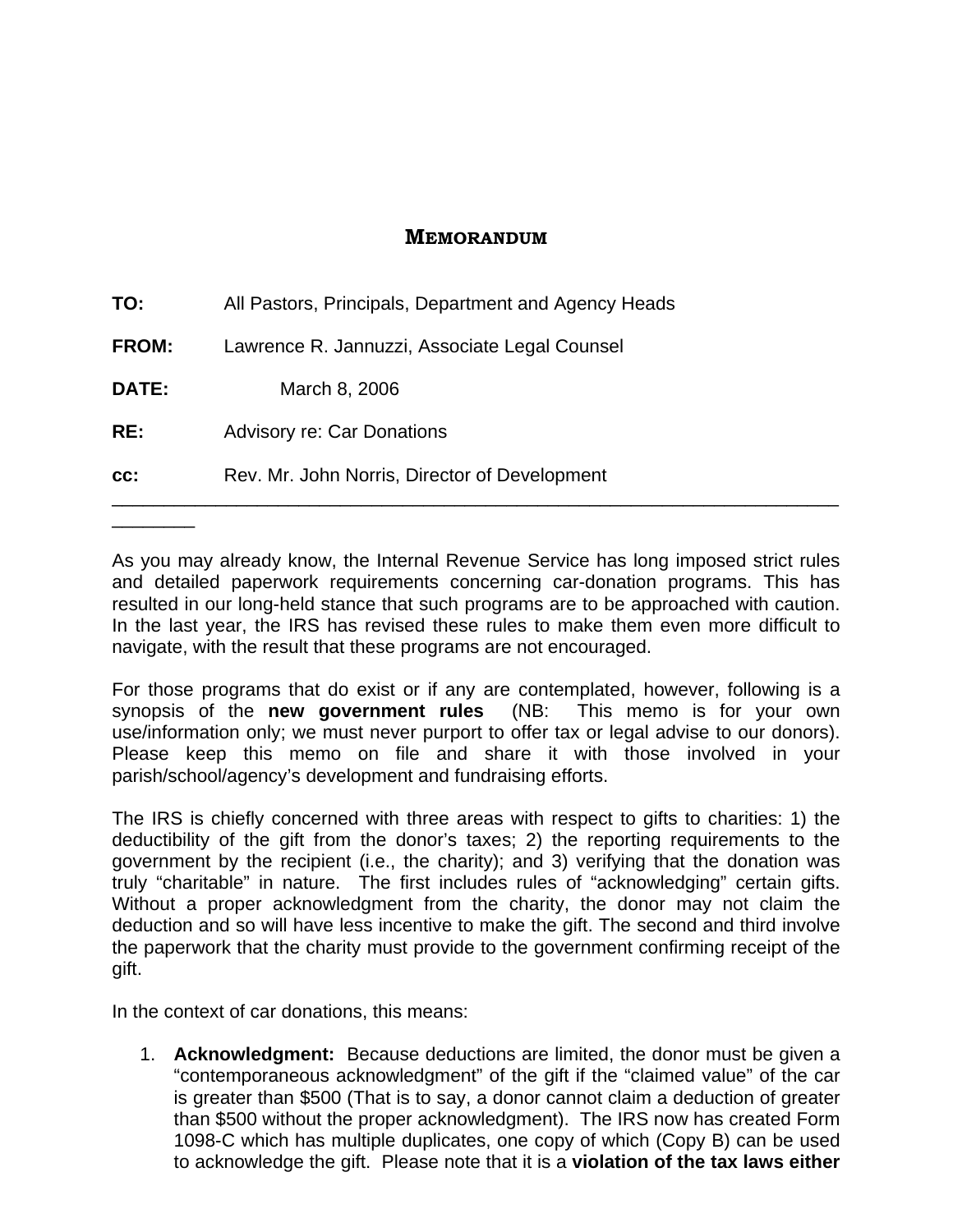## THE ARCHDIOCESE OF SAN FRANCISCO

Memorandum to: Pastors, Principals, Department and Agency Heads From: Lawrence R. Jannuzzi, Associate Legal Counsel March 7, 2006 Page 2

> **to furnish a knowingly false acknowledgment or knowingly fail to furnish an acknowledgment in the manner, at the time, and showing the information required.** Note also that Form 1098-C may be downloaded, but currently the downloaded version may not be used for filing. You must request the appropriate forms directly from the IRS.

- 2. The acknowledgment of a car donation is required to be "contemporaneous." However, the acknowledgment must also state whether the car is to be sold, donated to a needy individual, sold to a needy individual at less than market value, or sold "after material improvements or significant intervening use" (which must be described on the form). If sold, the date of sale and gross proceeds must be listed. These are, obviously, factors that cannot be known at the time of the donation. Therefore, "contemporaneous" is defined to mean *either* within 30 days after the date the car is eventually sold, if it is to be sold; *or* within 30 days of the date of the donation, if the car is to be used by the charity or "transferred to a needy individual for significantly less than market value in furtherance of the donee's charitable purpose." If the car is sold in a year other than the year in which it is donated, the donor must file an amended return claiming the deduction for the year in which the donation was made. (There is no mention of what happens if a car donation is accepted for sale but no buyer can ultimately be found, or if it can only be sold after "improvements" but the improvements are more expensive than the value of the car, making the transaction a net loss to the charity. For this reason, many charities have been forced to modify their "running or not" policies and further IRS clarifications can be expected).
- 3. **Reporting:** Form 1098-C *must* be used to report the gift of a car to the IRS (for donations during 2005 only, the Charity may provide a copy of the actual acknowledgment if Form 1098-C was not used). Form 1098-C must be filed no later than February 28 of the year following the year in which the donation was made. The 1098-Cs for the prior year should all be sent together along with Form 1096, "Annual Summary and Transmittal of U.S. Information Returns." If more than 250 1098-Cs must be filed for a particular year, they must be filed electronically or on a disk. As with the acknowledgment, **it is a violation to knowingly report false information or knowingly fail to report required information.**
- 4. If the donor will claim more than \$500 non-cash gifts in any year (including cars), the donor must file IRS form 8283 to claim a deduction. If any of those gifts (e.g., a car) is claimed to be worth more than \$5,000 (claimed by the donor – we do not express any opinion as to value), the donor must also obtain an independent appraisal, which will be reflected in Form 8283 ("Appraisal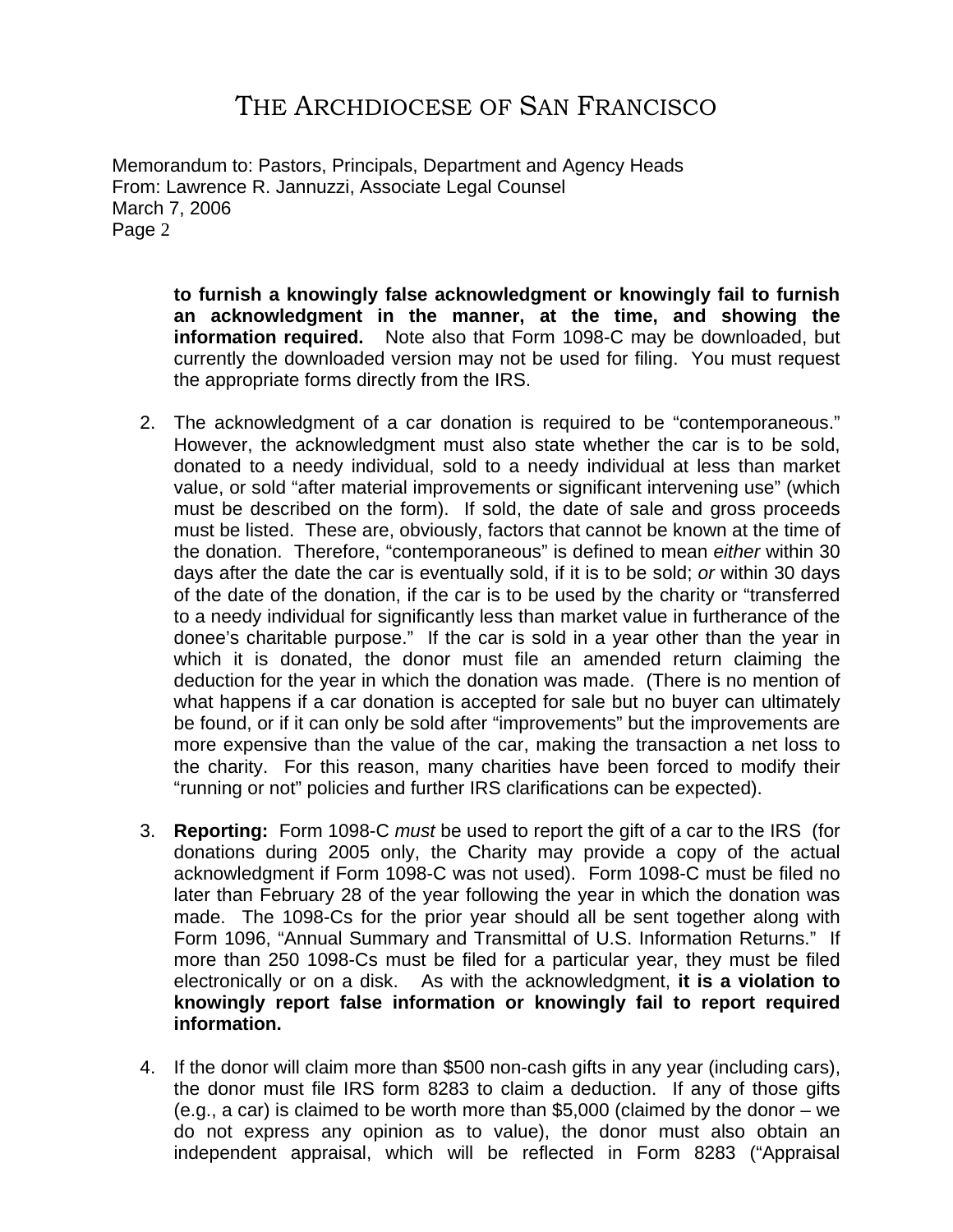## THE ARCHDIOCESE OF SAN FRANCISCO

Memorandum to: Pastors, Principals, Department and Agency Heads From: Lawrence R. Jannuzzi, Associate Legal Counsel March 7, 2006 Page 3

> Summary"), and must be certified by the Charity. In this event, the Charity must then file IRS Form 8282 "Donee Information Return" if it sells or otherwise disposes of the car within two years of donation. Form 8282 must be filed within 125 days of sale or disposition. The Charity must then give a copy of Form 8282 to the donor.

- 5. **Raffles:** Cars donated for raffles present a special case. According to the IRS, a raffle is not a "sale" and therefore does not fit any of the categories listed on 1098-C. The Charity, therefore, **cannot** give a 1098-C acknowledgment of the donation of a car to be raffled. Without that acknowledgment, therefore, a donor cannot claim a deduction greater than \$500 for a raffled car, even if the car is worth \$75,000 or more. In place of the 1098-C, the gift of a car to be raffled should therefore be acknowledged with an ordinary receipt of the kind given for any sort of donated item, i.e., it should describe the item (but not its value), give the date of donation and state that no goods or services were exchanged for the item.
- **6. Sales Agents/Middlemen:** A charity may desire to hire a "service" to accept donations for the charity and refurbish and/or sell the cars donated. The danger here is that the "service" is simply a sham for "renting" the charity's charitable status for it's own business. Any agreement with such a "service" must be clearly arranged so that the Charity **actively** monitors the program operations and retains the right to "review all contracts, establish rules of conduct, choose or change program operators, approve of or change all advertising, and examine the program's books and records." If, on the other hand, the Charity does not maintain active involvement and the right of control as described (if, for example, the "service" simply gives a flat fee or percentage from the sale of the cars to the Charity), then this program **is not considered charitable** and any acknowledgment/reporting of cars donated to such a program would be considered **potentially fraudulent** in the eyes of the IRS).
- **7. State Law:** The Charity accepting car donations must comply with state law governing the transfer of vehicles, including transfer of title, tags, emission tests, license, taxes, etc. I have not examined the state procedures in California, but these should be verified (e.g., to ascertain the tax-exempt status of the transfer) before any donations are accepted.

I am attaching for your reference a copy of the IRS publication "A Charity's Guide to Car Donations." Please keep this and review in conjunction with the material already